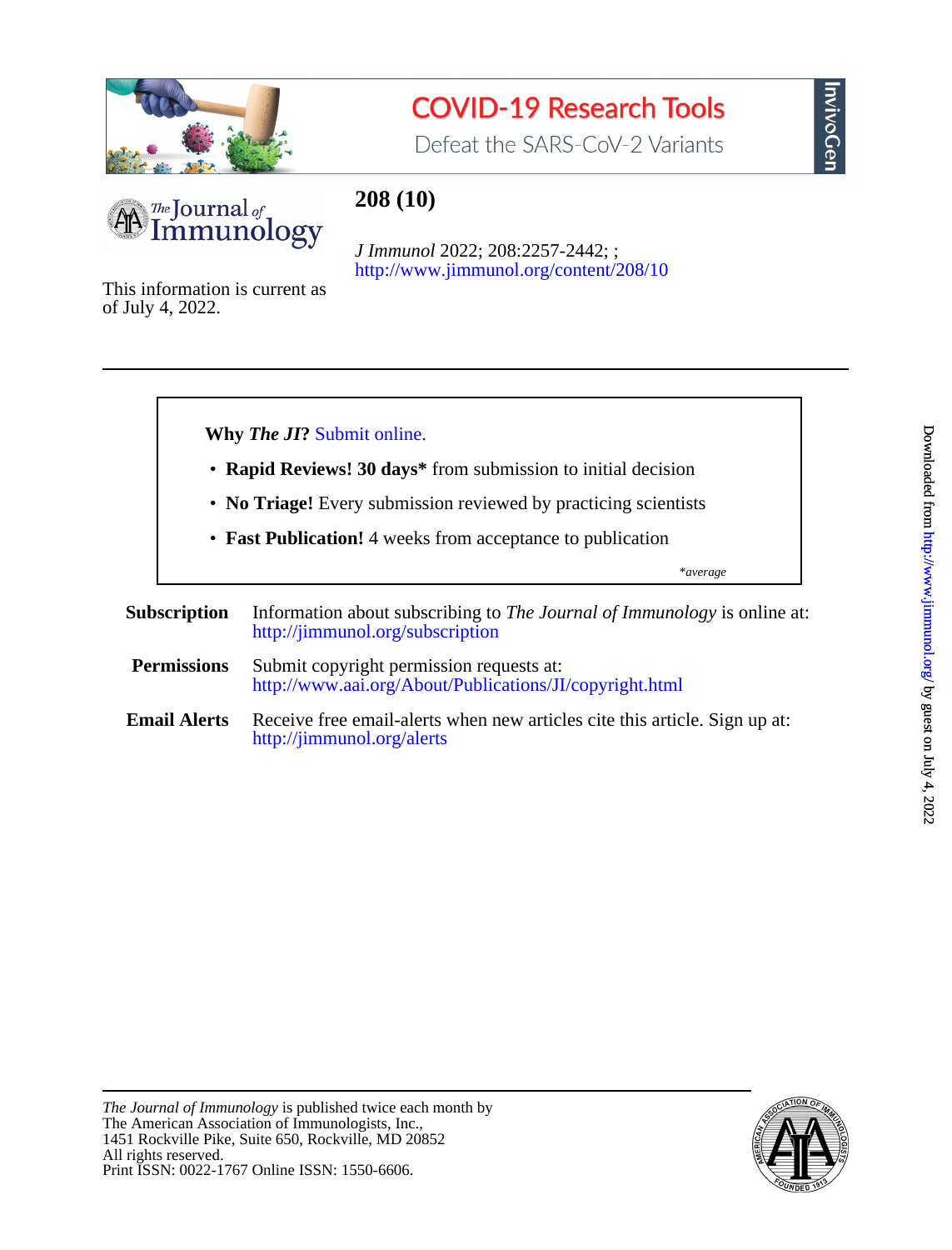VOL. 208 | NO. 10 | May 15, 2022 | Pages 2257–2444

### Top Reads

2257 AHR Modulates T Follicular Helper Cells See article p. 2319  $CO<sub>2</sub>$  Sensing at the Site of Injury *See article p.* 2363 Extracellular Nucleotides and Histamine Limit IFNs See article p. 2390 Single Cell Atlas of Lupus Lymphocytes See article p. 2403

#### Brief Reviews

2259 Dicer and PKR as Novel Regulators of Embryonic Stem Cell Fate and Antiviral Innate Immunity Yan-Lin Guo, Chandan Gurung, Mona Fendereski, and Faqing Huang

## **CUTTING EDGE**

2267 Cutting Edge: SARS-CoV-2 Infection Induces Robust Germinal Center Activity in the Human Tonsil Hyon-Xhi Tan, Kathleen M. Wragg, Hannah G. Kelly, Robyn Esterbauer, Benjamin J. Dixon, Jillian S. Y. Lau, Katie L. Flanagan, Carolien E. van de Sandt, Katherine Kedzierska, James H. McMahon, Adam K. Wheatley, Jennifer A. Juno, and Stephen J. Kent

#### Antigen Recognition and Responses

2273 MLN4924 Inhibits Defective Ribosomal Product Antigen Presentation Independently of Direct NEDDylation of Protein Antigens Kartikeya Vijayasimha, Amy L. Leestemaker-Palmer, James S. Gibbs, Jonathan W. Yewdell, and Brian P. Dolan

# Clinical and Human Immunology

2283 Peripheral sTREM2-Related Inflammatory Activity Alterations in Early-Stage Alzheimer's Disease Grace E. Weber, Maria Khrestian, Elizabeth D. Tuason, Yvonne Shao, Jagan Pillai, Stephen Rao, Hao Feng, Yadi Zhou, Feixiong Cheng, Tara M. DeSilva, Shaun Stauffer, James B. Leverenz, and Lynn M. Bekris

On the cover: Gut mucosal tissue sections from HIV-infected patients on combined antiretroviral therapy, displaying fibrosis quantified by ImageJ software from Sirius red staining of tissue sections. Tariq, M., S. Gallien, M. Surenaud, A. Wiedemann, F. Jean-Louis, C. Lacabaratz, J. L. Lopez Zaragoza, J.-D. Zeitoun, S. Ysmail-Dalhouk, J.-D. Leliévre, Y. Lévy, and S. Hüe. 2022. Profound defect of amphiregulin secretion by regulatory T cells in the gut of HIV-treated patients. *J. Immunol.* 208: 2300–2308.

The Journal of Immunology (ISSN 0022-1767) is published twice each month by The American Association of Immunologists, Inc., 1451 Rockville Pike, Suite 650, Rockville, MD 20852, Phone: 301-634-7197, Fax: 301-246-8401. Subscription terms: New subscriptions and renewals begin January 1 and expire one year later (see http://www.jimmunol.org/subscription for prices and details). A special rate is available to members of The American Association of Immunologists, Inc. (see http://www.aai.org/ membership). The American Association of Immunologists, Inc., is not responsible for undeliverable issues. Replacement issues can be obtained, if available, at the regular price of single issues (see http://www.jimmunol.org/Subscription/Claims). Reprints of individual articles are available only from authors. Periodicals postage paid at Rockville, MD 20852, and at additional mailing offices. Country of origin U.S.A. Printed on acid-free recyclable paper. Postmaster: Send address changes 60 days in advance to The Journal of Immunology, Subscription Department, 1451 Rockville Pike, Suite 650, Rockville, MD 20852. Copyright © 2022 by The American Association of Immunologists, Inc.